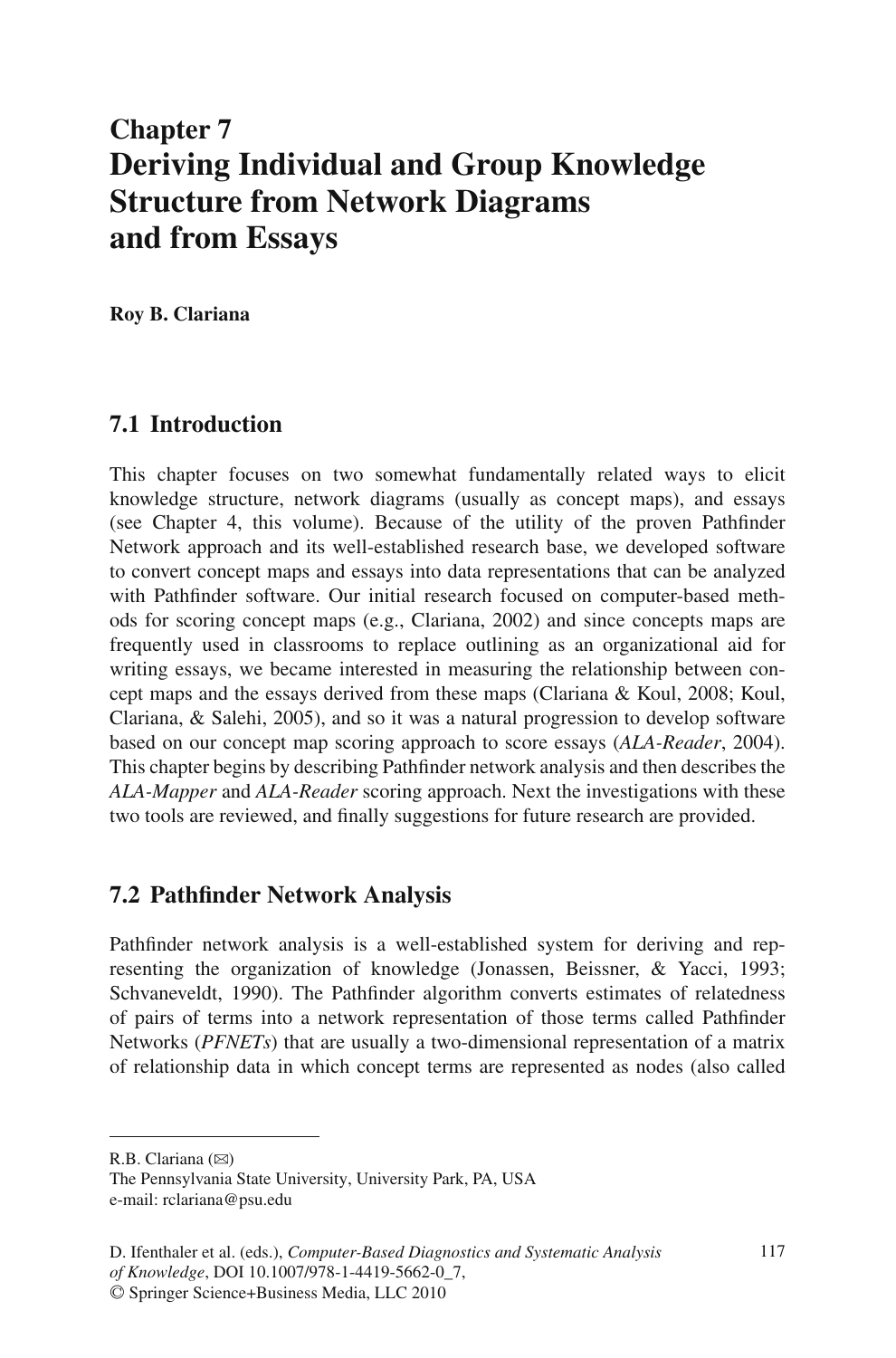vertices) and relationships are shown as weighted links (also called edges) connecting the nodes. *PFNETs* resemble concept maps, but without link labels.

There are three steps in the Pathfinder approach. In Step 1, raw proximity data is collected typically using a word-relatedness judgment task. Participants are shown a set of terms two at a time, and judge the relatedness of each pair of terms, for example, on a scale from one (low) to nine (high). The number of pairwise comparisons that participants must make is  $(n^2 - n)/2$ , with *n* equal to the total number of terms in the list.

In Step 2, the Knowledge Network and Orientation Tool for the Personal Computer software (KNOT, 1998) is used to reduce the raw proximity data into a *PFNET* representation that is a least-weighted path that links all of the terms. The set of links derived from Pathfinder analysis is determined from the patterns in the raw proximity data, and these are influenced by two parameters that can be manipulated by the researcher, *q* and Minkowski's *r*. These parameters for calculating the least-weighted path can be adjusted to reduce or prune the number of links in the resulting *PFNET* (refer to Dearholt & Schvaneveldt, [1990\)](#page-13-3). The resulting *PFNET* is purported to represent the most salient relationships in the raw proximity data.

In Step 3, the comparison of the participant's *PFNET* to an expert or other referent *PFNET* is calculated also using *KNOT* software (Goldsmith & Davenport, [1990\)](#page-13-4). The two most commonly reported similarity measures are Common and Configural Similarity. Common is the number of the links shared by two *PFNETs* (the intersection of two *PFNETs*). Similarity, which is also called neighborhood similarity, is the intersection divided by the union of two *PFNETs*.

Note that *KNOT* has a group average feature that can average multiple proximity files to obtain a group average *PFNET* representation. This feature is especially useful for comparing one group to another or for comparing different groups to some referent. Our experience is that group average *PFNETs* are more robust than individual *PFNETs*. Averaging seems to remove idiosyncratic and error responses contained in individual *PFNETs*.

#### **7.3 Network Diagrams and Knowledge Structure**

What information components of concept maps can be collected automatically by a computer and how can the Pathfinder approach be used to score concept maps? Concept maps consist of terms, links, and link labels (i.e., propositions); also there is an overall visual layout of the map that consists of patterns of links and also closeness of terms. *ALA-Mapper* uses either links between terms or distances between terms as an alternative to word-relatedness judgment tasks in Step 1 for obtaining raw proximity data, while Steps 2 and 3 are conducted in the conventional way. Thus, the main contribution of *ALA-Mapper* is its capability to convert components of a concept map into raw proximity data in Step 1 of the Pathfinder analysis approach (Taricani & Clariana, [2006\)](#page-13-5).

So what information in concept maps can be measured? There are at least three or four different cognitive tasks involved when creating a concept map that can leave a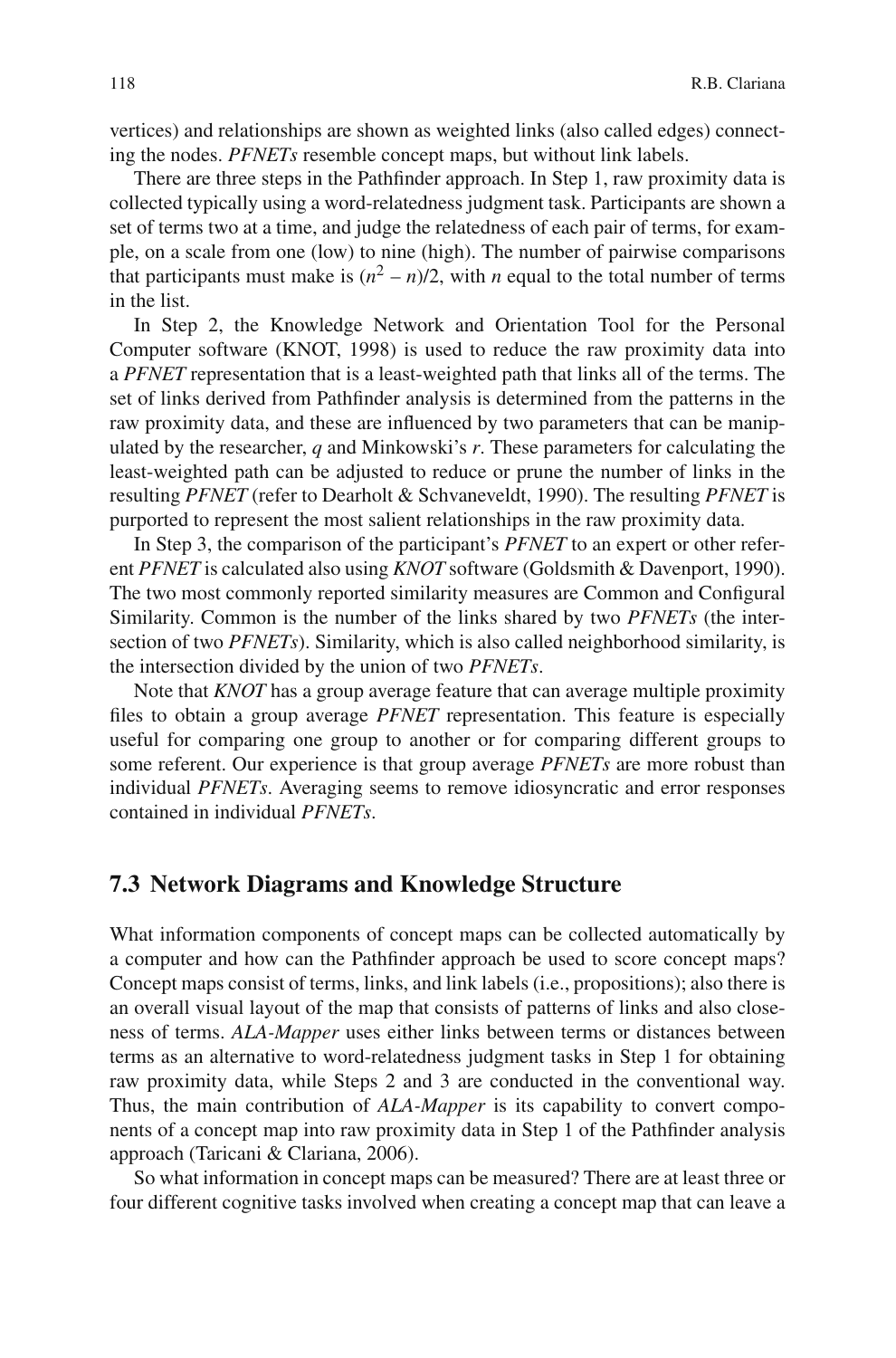"cognitive residue" in the map. First, if the map is open-ended, where students may use any terms in their map, then a critical task is recalling (or possibly recognizing from a list) the most important terms/concepts to include in the map. Alternately, if a list of terms is provided and the students are told to use all of the terms (fixed or closed mapping), then recall of terms is not a factor. Note that it is easier for both instructors and computers to score closed maps compared to open maps. Next, students must group related terms together, often in an intuitive way, and this most likely relates to their internal network structure of associations. Then students identify propositions by linking pairs of terms with a line and adding a linking phrase to show the meaning of the proposition in that context. While students work on the later stages of their map, they continually revise small components of their map making it easier to grasp, and this also seems to be an intuitive activity of making it "feel" right that likely reflects both the structure of their knowledge and an internalized graphic grammar or norm of what things like this should look like (Clariana & Taricani, 2010).

Probably the most fundamental meaningful psychological components of concept maps and essays are propositions (Einstein, McDaniel, Bowers, & Stevens, [1984;](#page-13-6) Kintsch, [1974;](#page-13-7) Kintsch & van Dijk, 1978). In essence, a proposition consists of a subject, a verb, and an object, which in a concept map consists of a term-(linking phrase)-term. *ALA-Mapper* converts node–node information in concept maps and other types of network diagrams into two separate kinds of raw data, links between terms and distances between terms measured in screen pixels (see Fig. [7.1\)](#page-3-0).

Note that linking phrases may not be critical for concept map analysis. Harper, Hoeft, Evans, and Jentsch [\(2004\)](#page-13-8) reported that the correlation between just counting link lines (i.e., node–node) compared to counting valid propositions (i.e., node– label–node) in the same set of maps was  $r = 0.97$ , suggesting that link labels add little additional information over just counting links. Also, link labels are more computationally difficult to collect, handle, compare, and analyze than just the presence or absence of a link between terms. Thus *ALA-Mapper* pragmatically uses links only rather than matching link labels.

#### *7.3.1 ALA-Mapper Investigations*

Clariana, Koul, and Salehi [\(2006\)](#page-12-1) used *ALA-Mapper* for scoring open-ended concept maps. Practicing teachers enrolled in graduate courses constructed concept maps on paper while researching the topic, "the structure and function of the heart and circulatory system" online. Participants were given the online addresses of five articles that ranged in length from 1,000 to 2,400 words but were encouraged to view additional resources. After completing their research, participants then used their concept map as an outline to write a 250-word text summary of this topic. *ALA-Mapper* was used to measure the distances between terms in the concept maps and to represent the links that connected terms (see Fig. [7.1\)](#page-3-0). Using Pathfinder *KNOT* software, the raw distance and link data were converted into *PFNETs* and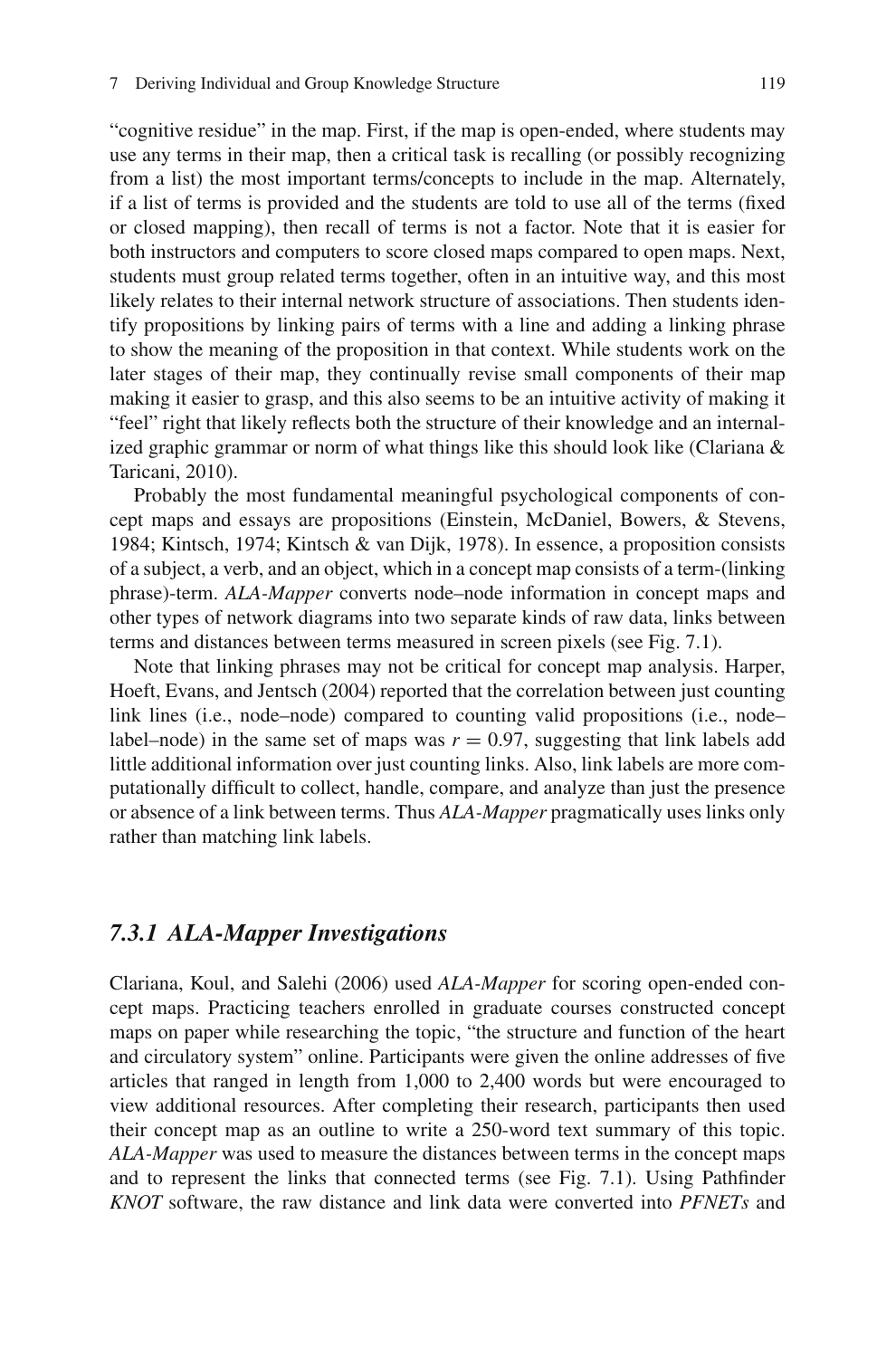<span id="page-3-0"></span>

**Fig. 7.1** A sample network diagram and its link array and distance array

then were compared to an expert's *PFNET* to obtain network similarity scores. Five pairs of raters using rubrics also scored all of the concept maps and text summaries. The Pearson correlation values for the concept maps scored by raters compared to: (a) *ALA-Mapper* link-based scores were 0.36, (b) *ALA-Mapper* distance-based scores were 0.54, and (c) text summaries scored by raters was 0.49; thus the *ALA-Mapper* distance scores were a bit more like the raters' concept map scores than were the link scores. The correlation values for the text summaries scored by raters compared to (a) *ALA-Mapper* link-based scores were 0.76 and (b) *ALA-Mapper* distance-based scores were 0.71; thus the *ALA-Mapper* link and distance scores were both quite like the raters' text summary scores.

In a follow-up study, Poindexter and Clariana (2004) used the same Pathfinder scoring technique applied to posttest network diagrams (e.g., no linking phrases) rather than concept maps. The mapping directions specifically directed the participants to use spatial closeness to show relationships and intentionally deemphasized the use of links. Participants completed one of three print-based text lesson treatments on the heart and circulatory system. The three lesson treatments included adjunct constructed response questions (an item-specific approach that emphasizes propositions), scrambled-sentences (a relational approach that emphasizes concept associations), and a reading only control. Participants then completed three multiple-choice posttests that assessed identification, terminology, and comprehension and were finally asked to draw a network diagram given a list of 25 pre-selected terms. The adjunct question lesson treatment was significantly more effective than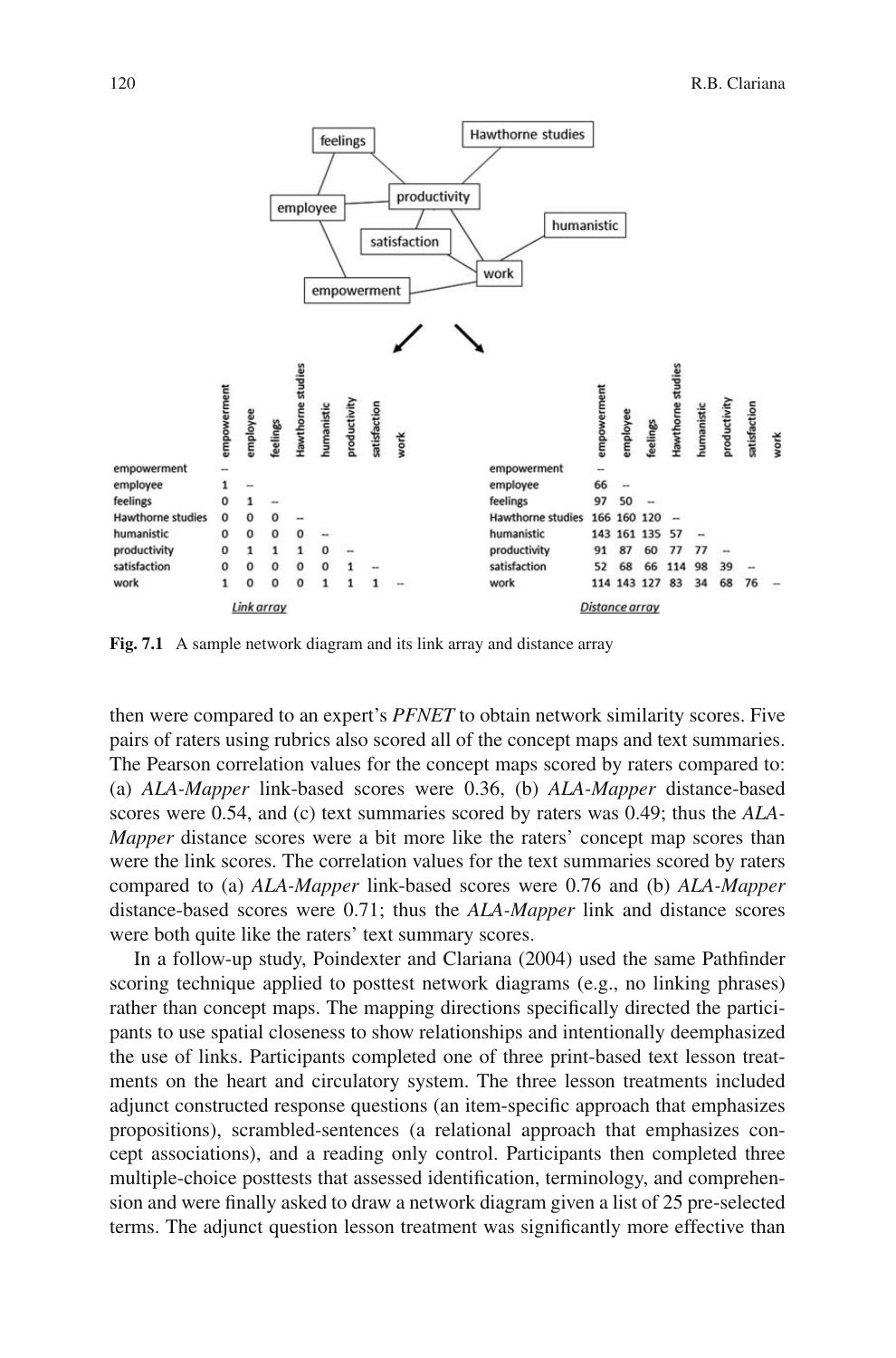the other lesson treatments for the comprehension outcome, and no other treatment comparisons were significant. *ALA-Mapper* network diagram scores based on link data were more related to terminology  $(r = 0.77)$  than to comprehension  $(r = 0.53)$ , while *ALA-Mapper* network diagram scores based on distance data were slightly more related to comprehension ( $r = 0.71$ ) than to terminology ( $r = 0.69$ ). It was suggested that the links drawn to connect terms related to verbatim knowledge from the lesson text covering facts, terminology, and definitions; while the distances between terms in the network diagram related to comprehension of the processes and functions of the heart and circulatory system.

In a follow-up study, Taricani and Clariana [\(2006\)](#page-13-5) asked 60 undergraduate students to read a print-based instructional text on the heart and circulatory system and then create concept maps of that content. Half of the participants were given feedback in the form of a prepared hierarchical concept map and the other half did not receive this feedback map. Then all completed a multiple-choice posttest with 20 terminology and 20 comprehension questions. The concept maps were scored using *ALA-Mapper* and these concept map scores were compared to the terminology and comprehension posttest scores. Similar to Poindexter and Clariana (2004) above, concept map scores derived from link data were more related to terminology  $(r =$ 0.78) than to comprehension  $(r = 0.54)$  whereas concept map scores derived from distance data were more related to comprehension  $(r = 0.61)$  than to terminology  $(r = 0.48)$ .

This supports the idea that there is worthwhile relational information in the distances between terms in a network diagram. However, our view is that this distance information is fragile, and that pre-map training or strong directions that emphasize proposition-specific elements in the map damages the distance information captured in the map. For example, concept map training that demands that all map elements be propositions that are term-(linking phrase)-term direct the participants' focus to those elements and away from distance-related relational aspects of their knowledge. Ironically, if the rubrics used to score these concept maps are also strongly proposition oriented, then those maps that do have a focus on propositions will score relatively higher, thus confirming that propositions are key elements in concept maps. In contrast, the Poindexter and Clariana (2004) investigation described above provided mapping directions that intentionally deemphasized propositions (links and linking phrases were optional) and emphasized distances between terms, with the result that the distance scores obtained larger correlations with the comprehension measures. Thus, investigators must be sensitive to the relational or proposition-specific effects of their pre-map training, their mapping directions, and the rubrics used to score the maps.

#### *7.3.2 Rubrics and Network Diagram Scores*

So far, the investigations above have avoided the issue of what precisely are raters scoring when they score a concept map or other type of network diagram. Those studies above used holistic scoring that only considered the content accuracy reflected in the concept maps, a quantitative approach where more correct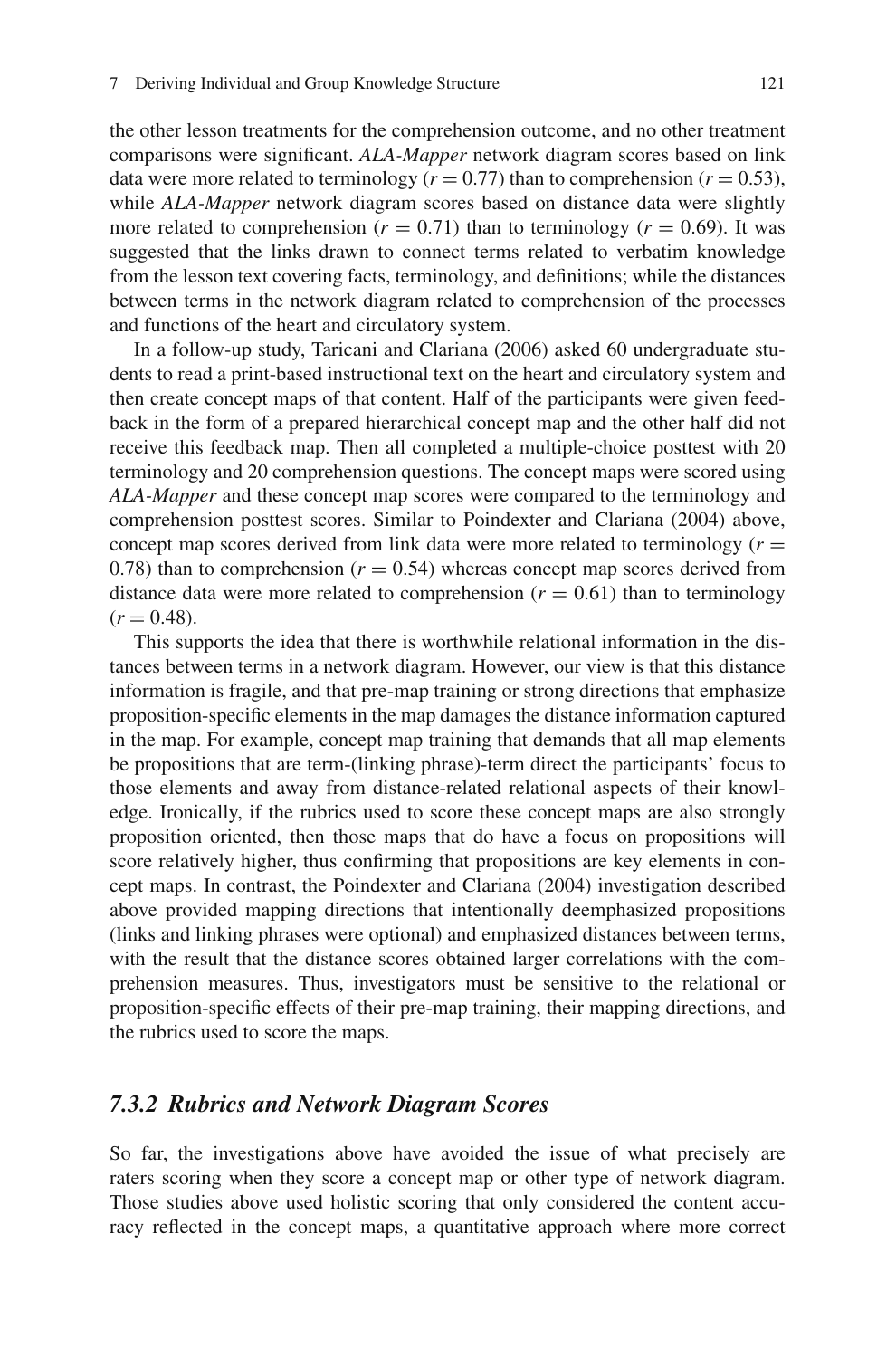ideas obtains a higher score form the raters. However, Koul, Clariana, and Salehi (2005) reported that *ALA-Mapper* data correlated better with raters' scores using a qualitative than a quantitative rubric. In their investigation, teachers enrolled in a graduate course worked in pairs to research a science topic online and then created a concept map of the topic. Later, participants individually wrote a short essay from their concept map. The concept maps and essays were scored by *ALA-Mapper* and *ALA-Reader* and by human raters using qualitative and quantitative rubrics. The quantitative rubric was adapted from the Lomask, Baron, Greig, and Harrison (1992) rubric. This rubric considered *size* (the count of terms in a student map expressed as a proportion of the terms in an expert concept map) and *strength* (the count of links in a student map as a proportion of necessary, accurate connections with respect to those in an expert map). The qualitative rubric for scoring concept maps was based on research by Kinchin and Hay [\(2000\)](#page-13-9). This rubric deals with three common map structures which may be interpreted as indicators of progressive levels of understanding: (1) *Spoke*, a structure in which all of the related aspects of the topic are linked directly to the core concept, but are not directly linked to each other; (2) *Chain*, a linear sequence of understanding in which each concept is only linked to those immediately nearby; and (3) *Net*, a network both highly integrated and hierarchical, demonstrating a deep understanding of the topic. *ALA-Mapper* concept map scores were a good measure of the qualitative aspects of the concept maps (link  $r = 0.84$  and distance  $r = 0.53$ ) and were an adequate measure of the quantitative aspects (link  $r = 0.65$  and distance  $r = 0.50$ ).

These various results were evidence to convince us that *ALA-Mapper* scores were not really concept map "content" scores, but rather that *ALA-Mapper* scores are a measure of structural knowledge that correlates somewhat with some forms of concept map content scores as well as with different kinds of traditional posttests. We hold that this measure of knowledge structure is tapping a fundamental level of knowledge, the association network that can be drawn from to create meaningful propositions on the fly. Also, distance data and link data in network diagrams can both contain interesting and useful information. However, internal and external context factors can enhance or suppress the information content in this raw data and so must be well controlled. So our focus turned to measuring knowledge structure and on refining the writing prompts to elicit better knowledge representations.

#### **7.4 Essays and Knowledge Structure**

The *ALA-Reader* essay analysis approach was adopted directly from the *ALA-Mapper* network diagram analysis approach. *ALA-Reader* searches for key terms in text that are then represented as links in an aggregate array either (a) between all terms that occur in the same *sentence* or else (b) between consecutive terms in a *linear* pass through the text. The aggregate array raw data for a text processed by *ALA-Reader* is similar in form to the network diagram link raw data (see the bottom left portion of Fig. [7.1\)](#page-3-0) and is analyzed by Pathfinder *KNOT* software in the same way.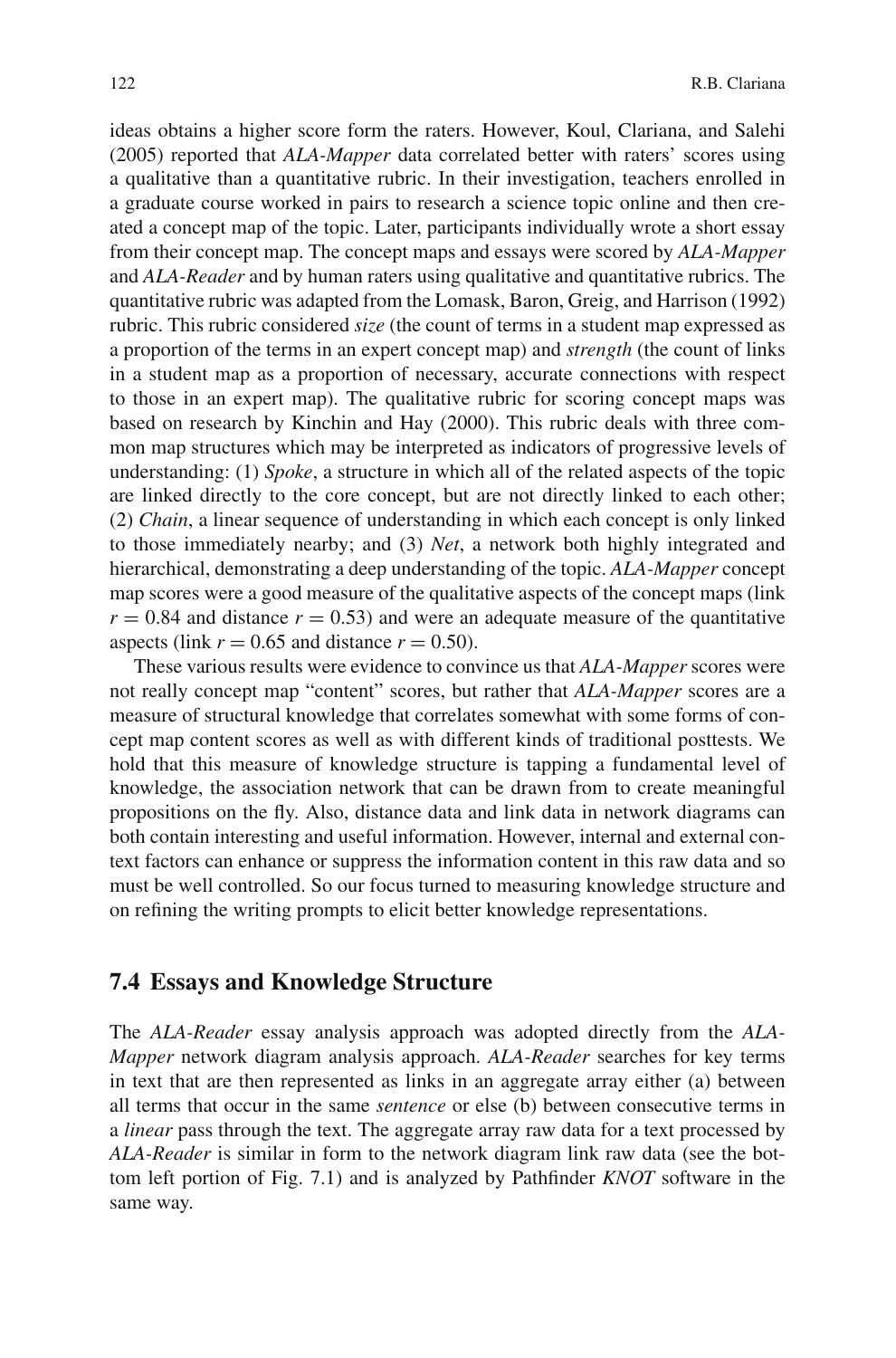Compare–contrast type essay questions have been used to assess relational understanding that is part of knowledge structure (Gonzalvo, Canas, & Bajo, [1994\)](#page-13-10) although any text genre is likely influenced by the writer's knowledge structure. Goldsmith, Johnson, and Acton [\(1991\)](#page-13-11) state "Essay questions, which ask students to discuss the relationships between concepts, are perhaps the most conventional way of assessing the configural aspect of knowledge" (p. 88). It is rather critical to keep in mind that an essay contains different kinds of information, and that the scoring approach determines what is actually measured and most if not all essay-scoring approaches, human- or computer-based, do not intentionally measure knowledge structure. But whether it is intentionally measured or not, essays contain at least a reflection of an individual's knowledge structure.

#### *7.4.1 Sentence Aggregate Approach*

The *ALA-Reader sentence aggregate approach* was developed to analyze text at the sentence level because sentences are an important unit of text organization. Sentences contain one or more propositions and the sentence aggregate approach seeks to capture the important node–node associations represented by propositions in sentences. To analyze sentences in text, first *ALA-Reader* disregards all of the words in the text except for pre-selected key terms (and their synonyms and metonyms). Then the key terms that co-occur in the same sentence are represented in a proximity array, the lower triangle of an *n*-by-*n* array containing  $(n^2 - n)/2$ elements. Each cell in the array corresponds to a pair of key terms (see the left panel of Fig. [7.2\)](#page-6-0). A "1" entered in the appropriate cell of the array indicates that two key terms co-occurred in the same sentence and a "0" indicates that those two key terms did not occur in the same sentence. The software continues to aggregate sentences into the array until all of the text is processed. For example, given the

<span id="page-6-0"></span>

**Fig. 7.2** The sentence aggregate proximity file created by *ALA-Reader* for sentence 1 (*left panel*) and for all four sentences (*right panel*)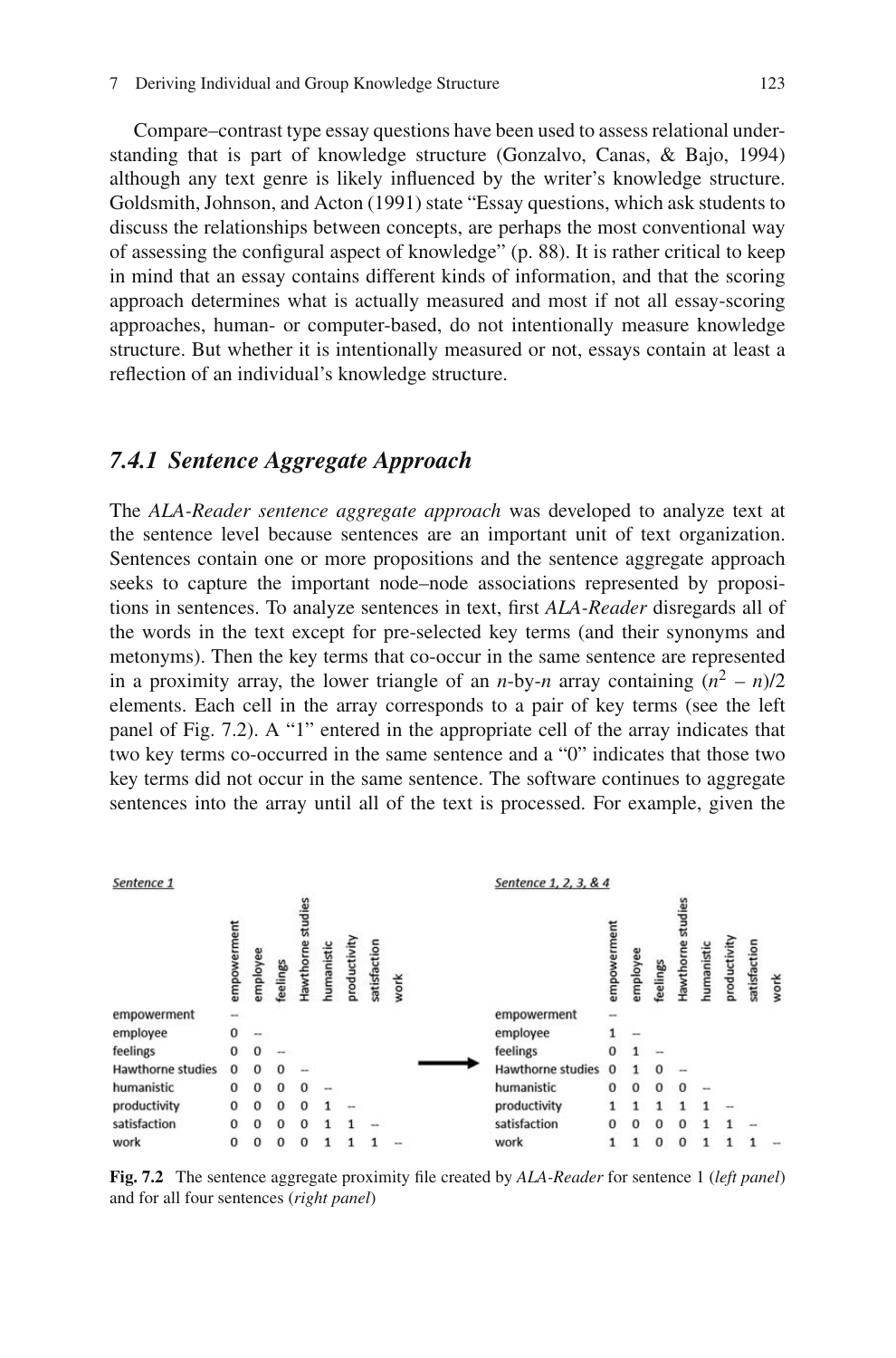following four sentences of a participant's essay regarding the humanistic management approach from Clariana, Wallace, and Godshalk [\(2008\)](#page-13-12) shown with key terms or their synonyms underlined:

*Humanists* believed that *job satisfaction* was related to *productivity*. The *Hawthorne studies* tried to determine if lighting caused people to be more *productive employees*. However, it was found that *employees* valued being selected to participate in the study and were more *productive* when they *felt* "special." They found that if *employees* were given more *freedom and power* in their *jobs*, then they *produced* more.

These four sentences would be translated by *ALA-Reader* into this sentence aggregate array of selected key terms shown in Fig. [7.2.](#page-6-0) The force directed network diagram of the four sentences is shown in Fig. [7.3.](#page-7-0)

<span id="page-7-0"></span>

**Fig. 7.3** The force-directed graph of the four-sentence aggregate

## *7.4.2 Linear Aggregate Approach*

In contrast to the sentence aggregate approach, the *ALA-Reader linear aggregation approach* enters a "1" (1s) in the appropriate cell of the array to represent adjacent key terms during a linear pass through the text, and so will always obtain a connected graph. However, the result is almost certainly not just a linear chain of words, as important words are used multiple times in the essay passage, those terms will have more links coming in and going out, and the structure when represented as a forcedirected network diagram begins to fold bringing related terms closer together in the two-dimensional space. The same text used above in Fig. [7.2](#page-6-0) would be reduced by *ALA-Reader* to this linear sequence of selected key terms (with link numerical order shown here for clarity): "humanistic -1- work -2- satisfaction -3- productivity -4- Hawthorne studies -5- productivity -6- employee -7- employee -8- productivity -9- feelings -10- employee -11- empowerment -12- work -13- productivity" (see the linear visual representation of this sequence in Fig. [7.4](#page-8-0) and its *PFNET*). The linear sequence of terms can also be represented as a force-directed graph (a *PFNET*)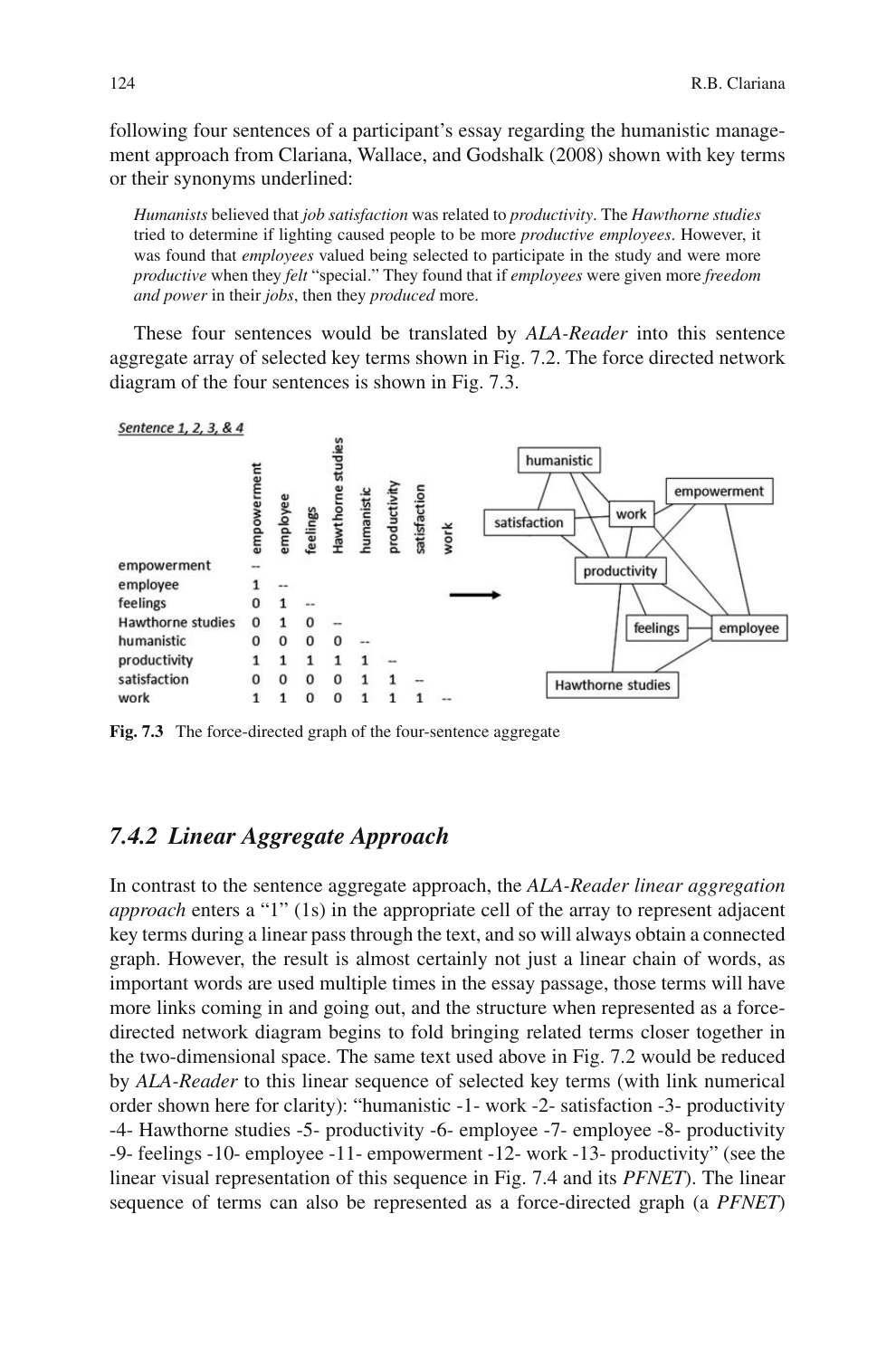<span id="page-8-0"></span>

**Fig. 7.4** A visual representation of the linear sequence of key terms from a participant's essay passage about the Humanistic management approach (*top panel*) and its equivalent force-directed graph (*PFNET, bottom panel*)

that highlights the more and less salient relationships in the passage based on the degree of the nodes but also provides some idea of possible indirect relationships based on spatial closeness (see the bottom panel of Fig. [7.4\)](#page-8-0). For example, the key term "productivity" with five links is a high-degree node (i.e., with three or more links) and so is a central node in this *PFNET*. This indicates that the student's essay passage describes the humanistic management approach in terms of its relationship to productivity. The terms "work" and "employee" are also high-degree nodes and so are also important terms. Also, compare the number and pattern of links for the sentence aggregate *PFNET* in Fig. [7.3](#page-7-0) to the linear aggregate *PFNET* of the same text shown in Fig. [7.4](#page-8-0) to note the difference in *ALA-Reader* representation output between the sentence and linear approaches.

Clariana and Koul (2004) used *ALA-Reader* software to score 12 students' essays on the structure and function of the heart and circulatory system relative to an expert's essay. At that time the software could only analyze using the sentence aggregate approach. For benchmark comparison, the essays were also scored by 11 pairs of human raters and these 11 scores were combined together into one composite essay score, then all scores were correlated with the human raters' composite score. Compared to the composite score, the *ALA-Reader* scores were 5th out of 12, with an  $r = 0.69$  (the 12 scores correlations ranged from  $r = 0.11$  to 0.86), which indicates that four raters were better than the *ALA-Reader* sentence aggregate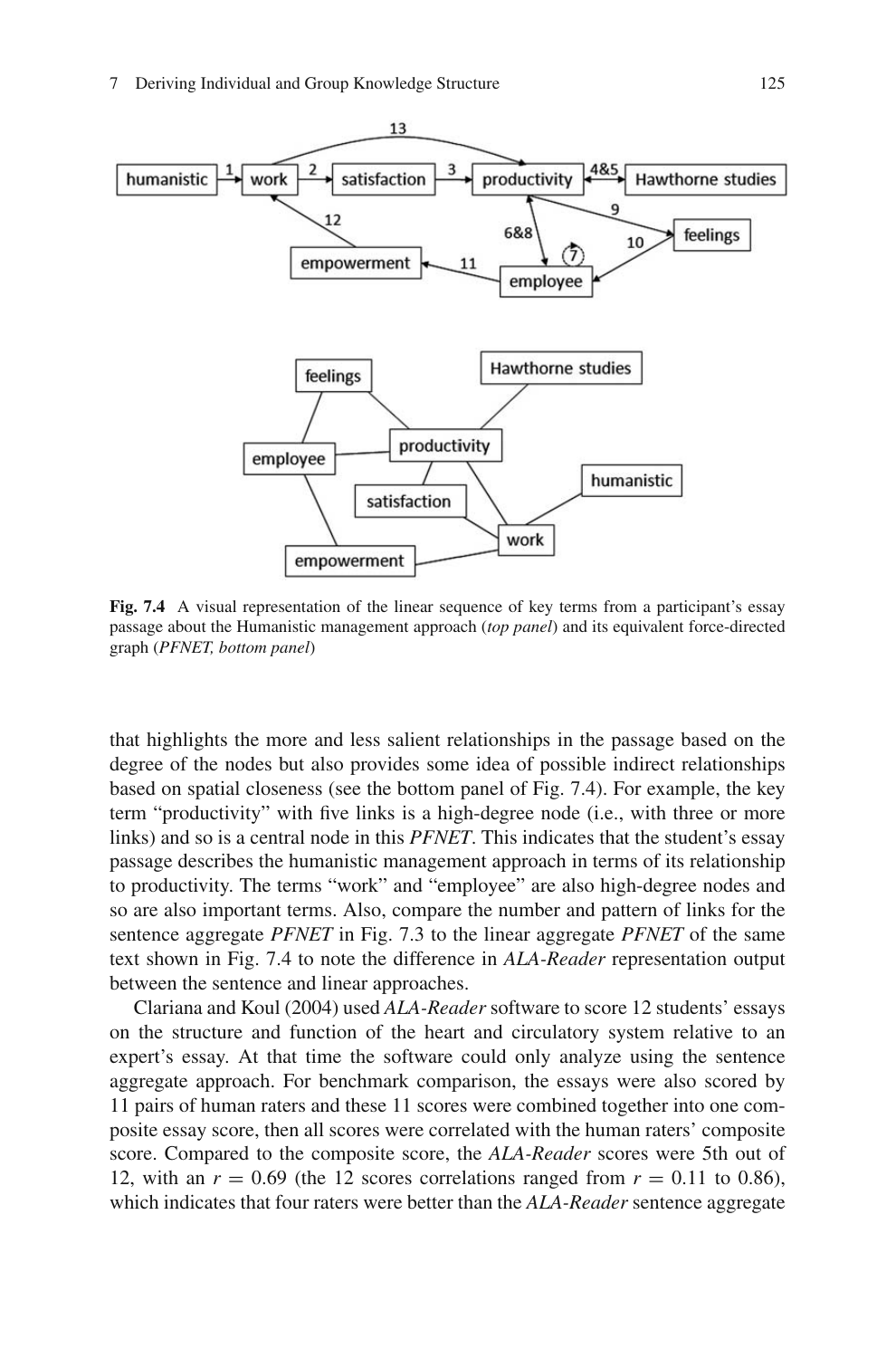scores, but eight raters were worse. Also, the *ALA-Reader* scores were not included when creating the composite score, and so this is a conservative comparison that strongly favors the raters' scores.

Koul et al. [\(2005\)](#page-13-0) used the *ALA-Reader* sentence aggregate approach to score students' essays on the structure and function of the heart and circulatory system. Working in pairs, participants researched this topic online and created concept maps using *Inspiration* software. Later, using their concept map, participants individually wrote a short essay. The concept maps and essays were scored by *ALA-Mapper* and by *ALA-Reader* relative to an expert's map and essay, by another software tool called Latent Semantic Analysis (*LSA*), and by 11 pairs of human raters using two different rubrics. As in the previous study, the 11 rater scores were averaged together into one composite essay score (a conservative value that favors the raters). Compared to the composite essay score, the *ALA-Reader* essay scores were 5th out of 13, with an  $r = 0.71$  (the 13 scores ranged from  $r = 0.08$  to 0.88) and *LSA* scores were 9th out of 13, with an *r* = 0.62. As before, relative to the rater composite score, *ALA-Reader* performed better than eight of the raters and also was better than *LSA* on this specific biology content essay.

Clariana and Wallace [\(2007\)](#page-12-2) used *ALA-Reader* to score essays on management theories relative to an expert referent and also to establish and compare group average knowledge representations derived from those essays. As part of their final course examination, undergraduate business majors  $(N = 29)$  were asked to write a 300-word compare-and-contrast essay on four management theories from the course, a relevant and high stakes essay. The essays were scored by *ALA-Reader* using both a sentence and a linear aggregate approach. To serve as benchmarks, the essays were also separately scored by two human raters who obtained a Spearman rho inter-rater reliability of  $\rho = 0.71$ . The linear aggregate approach obtained larger correlations with the two human raters ( $\rho$  rater 1 = 0.60 and  $\rho$  rater 2 = 0.45) than did the sentence aggregate approach ( $\rho$  rater 1 = 0.47 and  $\rho$  rater 2 = 0.29). In addition, the group average network representations of low- and high-performing students were reasonable and straightforward to interpret, the high group was more like the expert, and the low and high groups were more similar to each other than to the expert.

In a follow-up investigation, Clariana, Wallace, and Godshalk [\(2008\)](#page-13-12) considered the effects of anaphoric referents on *ALA-Reader* text processing. Participants in an undergraduate business course  $(N = 45)$  again completed an essay as part of the course final examination. The investigators edited these essays to replace the most common pronouns "their", "it", and "they" with the appropriate referent. The original unedited and the edited essays for the top- and bottom-performing groups were processed with *ALA-Reader* using both approaches, sentence and linear aggregate. These data were then analyzed using Pathfinder analysis. The network average group representation similarity values comparing the original to the edited essays were large (i.e., about 90% overlap), but the linear aggregate approach obtained larger values than the sentence aggregate approach. The linear approach also provided a better measure of individual essay scores, with a Pearson correlation  $r = 0.74$  with the raters' composite score.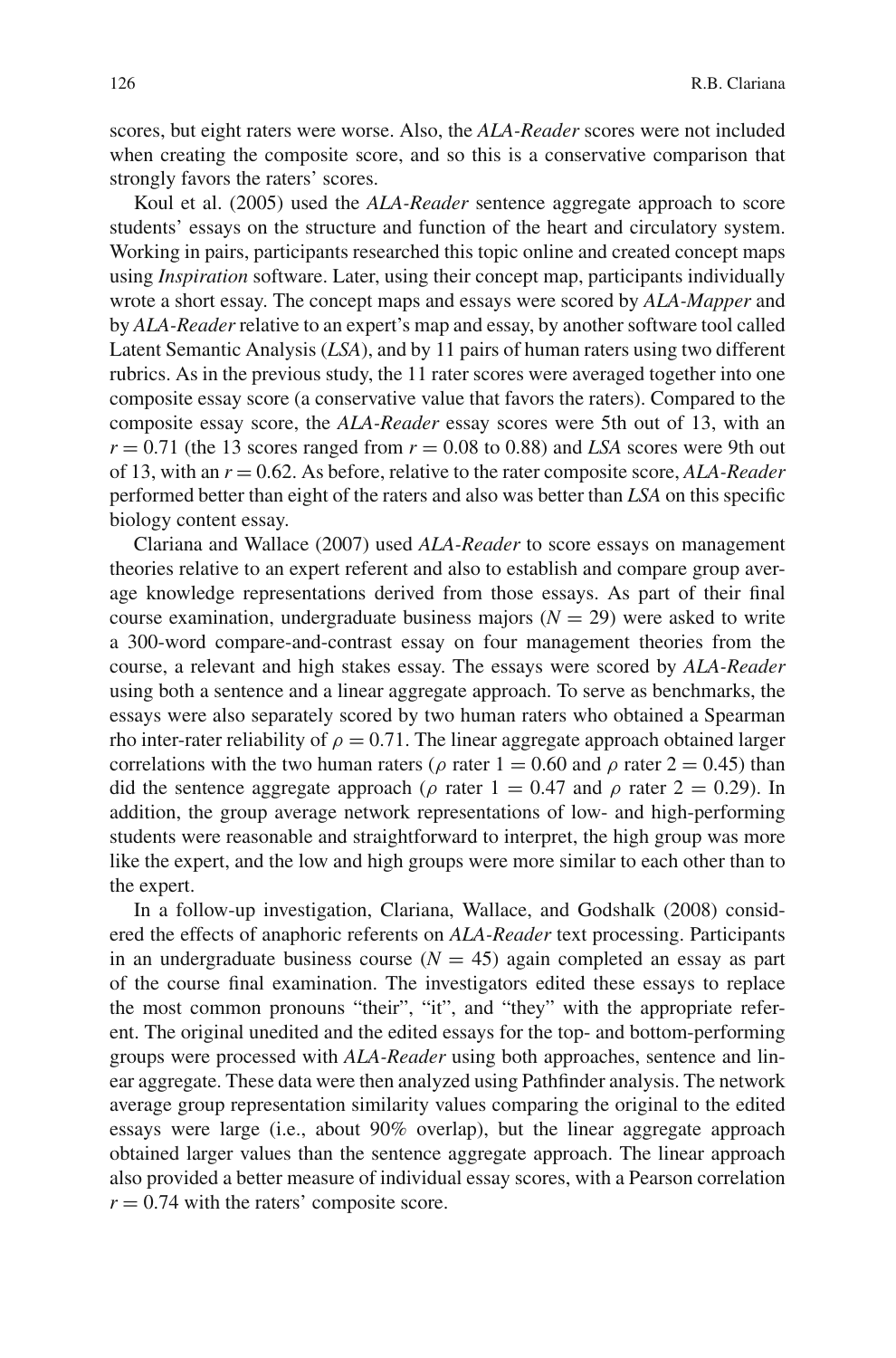These studies show a moderate correlation between human rater essay scores and *ALA-Reader* scores. Note that the essays in the first two studies used mostly technical biology vocabulary while essays in the second two used fairly general vocabulary that included a number of synonyms for key terms, such as manager, supervisor, and boss for the key term "management". *ALA-Reader* may be more appropriate for some types of essays and may be inappropriate for many types of essays. In these few studies, the more technical or specific the vocabulary in the essays, the better *ALA-Reader* performed. In addition, the first two studies used the sentence aggregate approach only and obtained an adequate measure of essay performance, while in the third and fourth study, the linear aggregate approach provided a satisfactory measure of essay performance but the sentence aggregate approach did not. The linear approach appears to be better than the sentence approach, and this may relate to both the nature of structural knowledge and the forced linearity of expository text. As with *ALA-Mapper*, the evidence is persuading us that *ALA-Reader* is not really an essay-scoring tool, but rather it is a tool to measure knowledge structure and this measure of knowledge structure happens to correlate with various kinds of essay scores.

### **7.5 Next Steps**

This chapter described two related software programs that were designed to complement Pathfinder analysis, *ALA-Mapper* for processing graphs and *ALA-Reader* for processing text. The findings from several investigations were presented that indicate that these software tools may be measuring participants' knowledge structure. These two tools show potential but there are several critical issues yet to be resolved regarding these approaches.

A critical area for further investigation is which key terms to use and how many should be used during *ALA-Mapper* and *ALA-Reader* analysis because some key terms appear to be far more important than others. Typically, the course instructor or another content expert selects the key terms for the analysis phase. But further research must establish the best approach for determining these key terms. Contrary to expectations that using more terms means improved concurrent validity (see Goldsmith et al., [1991\)](#page-13-11), Clariana and Taricani (2010) used *ALA-Mapper* to score distance data from a set of 24 open-ended concept maps using either 16, 26 (those  $16 + 10$  more), or 36 (those  $26 + 10$  more) most important terms (as selected and prioritized by a content expert). The greatest correlations with the multiple choice terminology and comprehension posttests were observed for 16 terms, then 26, then 36. Increasing the number of terms used to score the concept maps did not increase the predictive ability of the scores, probably due to students not selecting enough of the most important words to include in their concept maps.

Another area for further research involves the effects of providing participants with the key terms during concept mapping or when writing their essay. In openended concept mapping, students are typically given a blank page and a prompt,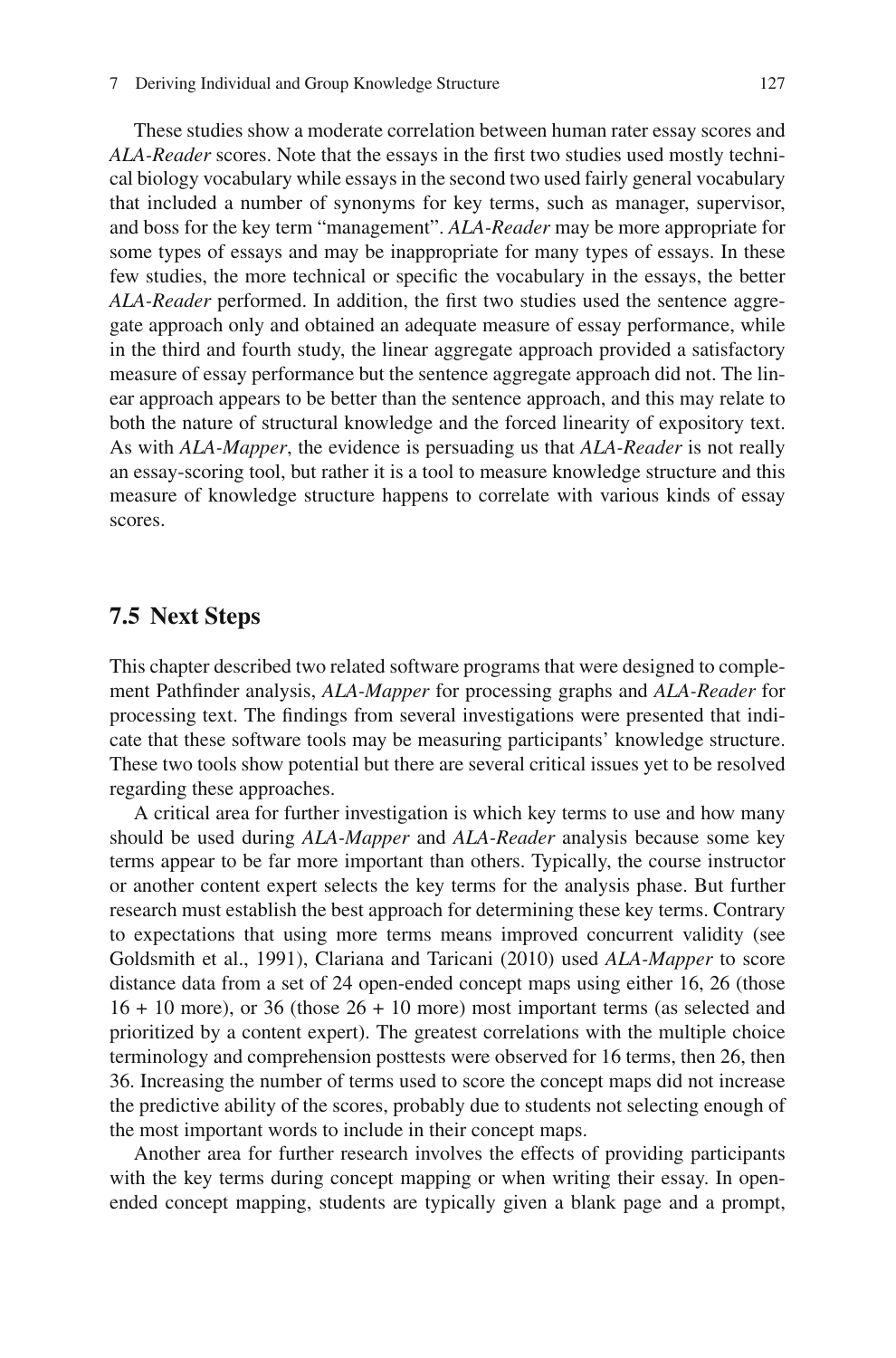while closed mapping often also includes a list of terms, sometimes a list of linking phrases, and even in some cases a partially completed map with blank boxes for missing terms. The different approaches involve different cognitive activities (e.g., levels of generativity; Lim, Lee, & Grabowski, [2008\)](#page-13-13). A students' ability to recall the important terms is a critical task in open-ended concept mapping. Probably this generation task should be separated from the actual map formation task by asking students to first list all terms that they would like to include in their map, and then in a second activity, provide a list of researcher-selected terms for the students to use during actual mapping. This two stage approach would maintain some of the power of open-ended mapping (the gold standard) related to understanding the important concepts in a domain question, while also requiring a full range of interaction with the concepts during the second stage.

Another critical area for further research is the setup and prompt used for eliciting a concept map or an essay. Internal and external context factors strongly influence the kind of information elicited during concept mapping. For example, training participants to create hierarchical concept maps, whether the domain organization is hierarchical or not, must alter the obtained knowledge structure improperly toward hierarchical relationships. In a series of experiments, Derbentseva, Safayeni, and Canas [\(2007\)](#page-13-14) showed that simply requiring participants to draw cyclic concept maps where clusters of four terms were connected in a circle with each leading to the next compared to tree (hierarchical) concept mapping resulted even in fundamentally different propositions. On average, 45% of the linking phrases between terms in the cyclic maps were dynamic phrases compared to only 14% of the linking phrases in the tree maps. Network diagrams contain both associations (distances) and propositions (links), but a strong focus on either one by pre-training, the drawing prompt, or other context factors increases the information content of that aspect but at the expense of the other aspect. Many concept map investigations demand a strong emphasis on propositional correctness and the focus is so great that the distances between terms no longer have psychological meaning. In any case, strong context factors likely devastate the relationship between the artifact obtained and the participant's actual knowledge structure.

Similarly, context variables that influence essays should be more closely examined to determine if context factors, such as the essay writing prompt, providing a list of terms, or the essay genre, can be manipulated to obtain essays that better capture the students' structural knowledge. For example, compare–contrast type essay questions or other writing prompts which ask students to discuss the relationships between concepts may be most appropriate for eliciting knowledge structure (Goldsmith et al., [1991;](#page-13-11) Gonzalvo et al., [1994\)](#page-13-10). Further research should consider what conditions best elicit essays that reflect student's knowledge structure.

The referent used for comparison analysis also requires considerable thought and further research. During the analysis phases, the referent data set and *PFNET* that is used as the baseline or standard to compare to the participants' *PFNETs* is critical because error, idiosyncrasies, or spurious links in the referent *PFNET* produce error in every comparison. Referents should be carefully crafted. When expert's concept maps or essays are used as the referent, probably several should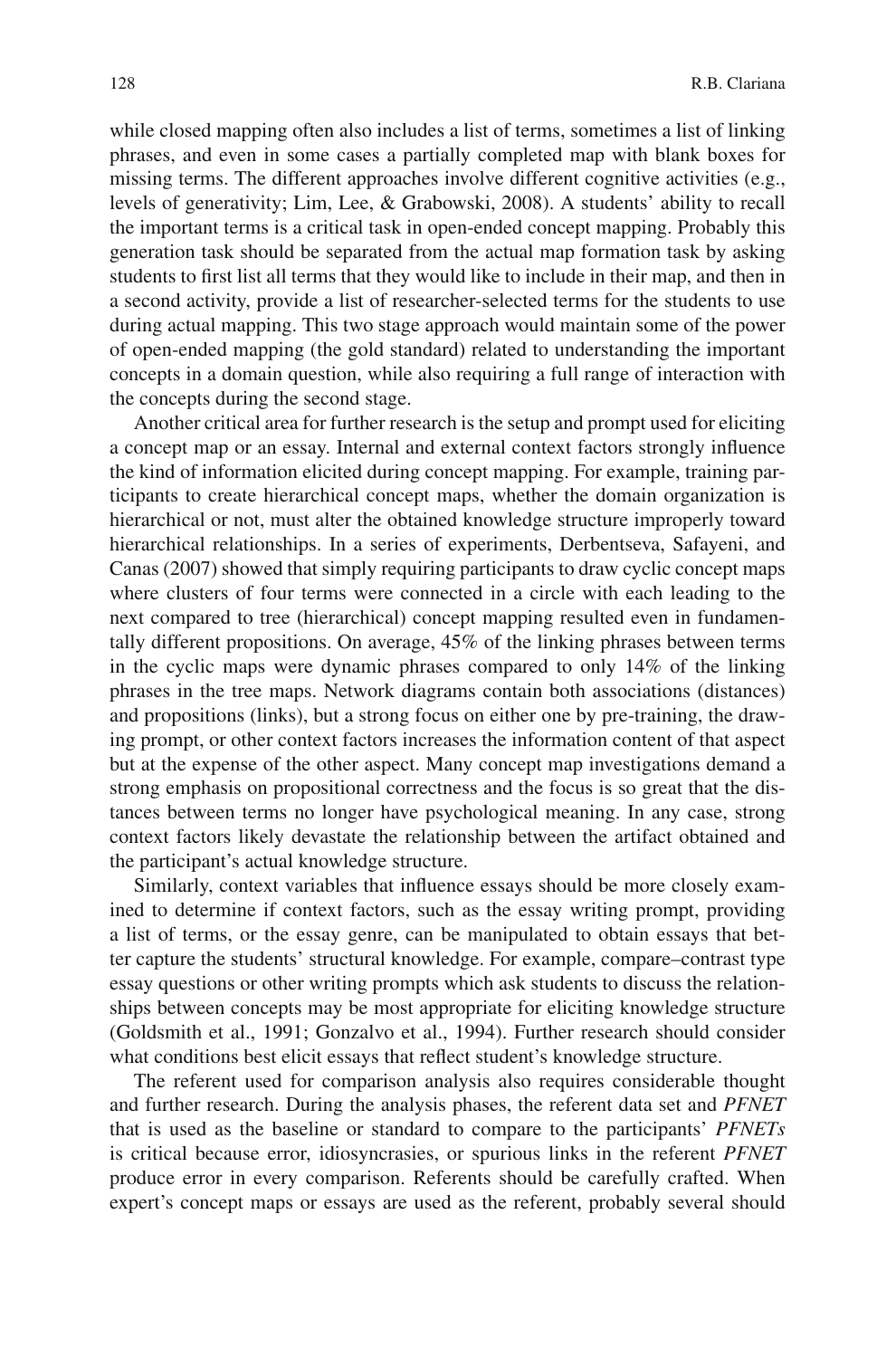be used since different experts may have different but correct representations of the domain question. At any rate, the approach used by investigators to obtain or create a referent must be carefully described, and if possible, the *PFNET* representation of that referent should then be inspected for under specification and for errors.

Also, there are more than two approaches (i.e., linear and sentence) for translating essays into arrays. Lambiotte et al. (1989, p. 342) proposed a taxonomy of "map devices" based on the signaling device used to represent relationships among ideas: Spatially based, node-based, link label based, and hybrid. The distance between terms in concept maps appears to be important information related to inference and comprehension (Cernusca, 2007, pp. 138–139; Clariana & Poindexter, 2003; Poindexter & Clariana, [2006;](#page-13-15) Taricani & Clariana, 2006), and so not only in network diagrams but also the distances between key terms in a text passage may also be important information. A feature will be added to *ALA-Reader* to capture these linear distances between key terms in text as a proximity array in order to consider this notion.

In summary, the history of science has shown that new observation tools lead to different ways to conceptualize phenomenon, and this leads to new and more powerful theories. The software tools described in this chapter and in this volume show considerable promise for the systematic analysis of knowledge.

## **References**

- Cernusca, D. (2007). *A design-based research approach to the implementation and examination of a cognitive flexibility hypertext*. Unpublished doctoral dissertation, University of Missouri, Columbia. Downloaded November 11, 2008, from http://edt.missouri.edu/Summer 2007/Dissertation/CernuscaD-071907-D8036/research.pdf
- Clariana, R. B. (2002). *ALA-Mapper software*, version 1.01. Retrieved September 28, 2008, from http://www.personal.psu.edu/rbc4/ala.htm
- Clariana, R. B. (2004). *ALA-Reader software*, version 1.01. Retrieved December 24, 2008, from http://www.personal.psu.edu/rbc4/score.htm
- Clariana, R. B., & Koul, R. (2004). A computer-based approach for translating text into concept map-like representations. In A. J.Canas, J. D.Novak, & F. M.Gonzales (Eds.), *Concept maps: Theory, methodology, technology, vol. 2*, in the Proceedings of the First International Conference on Concept Mapping, Pamplona, Spain, Sep. 14–17, pp. 131–134. See http://cmc.ihmc.us/papers/cmc2004-045.pdf.
- Clariana, R. B., & Koul, R. (2008). The effects of learner prior knowledge when creating concept maps from a text passage. *International Journal of Instructional Media, 35*, 229–236
- <span id="page-12-0"></span>Clariana, R. B., Koul, R., & Salehi, R. (2006). The criterion-related validity of a computer-based approach for scoring concept maps. *International Journal of Instructional Media, 33*, 317–325.
- <span id="page-12-1"></span>Clariana, R. B., & Poindexter, M. T. (2003). *The influence of relational and proposition-specific processing on structural knowledge.* A paper presented at the Annual Meeting of American Educational Research Association (AERA), San Diego, CA, April 2003.
- Clariana, R. B., & Taricani, E. M. (2010). The consequences of increasing the number of terms used to score open-ended concept maps. *International Journal of Instructional Media, 37*(2), 218–226.
- <span id="page-12-2"></span>Clariana, R. B., & Wallace, P. E. (2007). A computer-based approach for deriving and measuring individual and team knowledge structure from essay questions. *Journal of Educational Computing Research, 37*, 209–225.